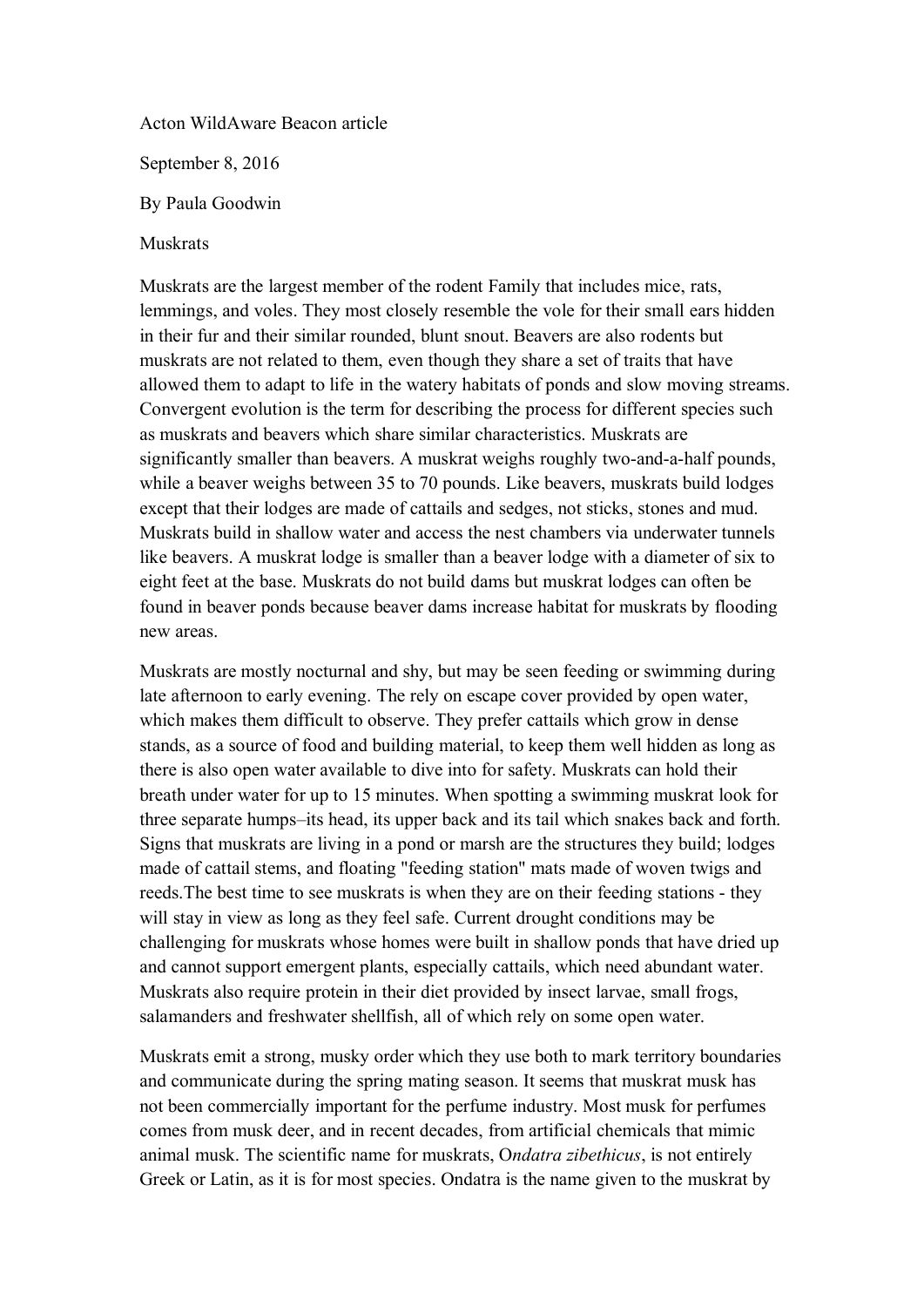the Native American Huron people. The second part, zibethicus, is Latin meaning "like a civet", a catlike animal from Africa and Asia that also produces a strong, musky odor.

Mates stay together during the breeding season. Several litters are born each year and the babies grow rapidly, dispersing at 6 weeks of age. Most of the young will not survive due to being washed away by flooding, competition for territory and predation. Because muskrats have the ability to reproduce quickly they are widespread and abundant; a conservation species of least concern. Populations remain stable even when, as furbearers, they are being hunted or a target for large predator populations such as raccoons , otters, coyotes and owls.

Resources:

JUNE 1984-HABITAT SUITABILITY INDEX MODELS:MUSKRAT <http://www.nwrc.usgs.gov/wdb/pub/hsi/hsi-046.pdf>

BioKids: Kids' Inquiry of Diverse Species [http://www.biokids.umich.edu/critters/Ondatra\\_zibethicus/](http://www.biokids.umich.edu/critters/Ondatra_zibethicus/)

Muskrats by Amy-Jane Beer

Naturally North Idaho [http://www.naturallynorthidaho.com/2012/11/muskrats-beavers-similar-but-not-relate](http://www.naturallynorthidaho.com/2012/11/muskrats-beavers-similar-but-not-related.htm) [d.htm](http://www.naturallynorthidaho.com/2012/11/muskrats-beavers-similar-but-not-related.htm)

Ask A Naturalist <http://askanaturalist.com/are-muskrats-used-to-make-perfume/>

*Paula Goodwin is a member of the Acton Conservation Commission who introduced WildAware with Acton Natural Resource Assistant Bettina Abe. WildAware is a program sponsored by the Town of Acton Natural Resources Department that began*